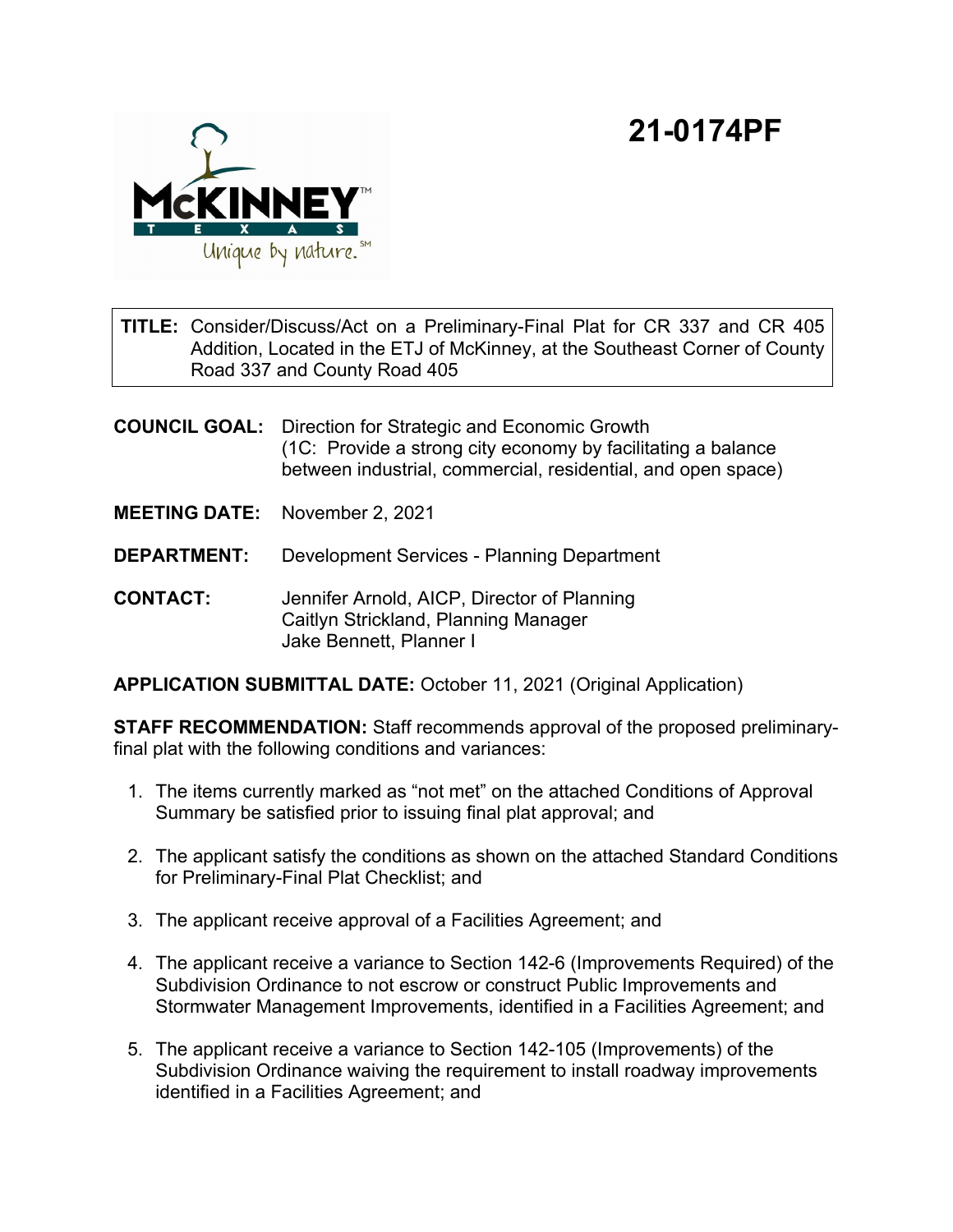- 6. The applicant receive a variance to Section 142-105 (Improvements) of the Subdivision Ordinance waiving the requirement to install a water system, identified in a Facilities Agreement; and
- 7. The applicant receive a variance to Section 142-105 (Improvements) of the Subdivision Ordinance to not install a sanitary sewer system, identified in a Facilities Agreement; and
- 8. The applicant receive a variance to Section 142-105 (Improvements) of the Subdivision Ordinance to not install a storm water system, identified in a Facilities Agreement; and
- 9. The associated facilities agreement be filed with the county prior to filing the record plat, subject to review and approval of the City Attorney.

## **ITEM SUMMARY:**

- The applicant is proposing to plat two lots, Lot 1, Block A (approximately 1.115 acres) and Lot 2, Block A (approximately 2.3 acres) in the City of McKinney's Extraterritorial Jurisdiction (ETJ). The City has the authority to regulate subdivisions and platting within the ETJ in accordance with Chapter 212 of the Texas Local Government Code and Chapter 142 (Subdivision Regulations) of the City of McKinney Code of Ordinances.
- · The applicant has indicated to Staff the desire to not construct or escrow for the public improvements associated with the property and required by the Subdivision Regulations.
- Chapter 212 does not authorize the City to regulate land use within the ETJ; however, it does authorize the City to enter into a Development Agreement with a property owner regarding the provision of infrastructure and land use, among other things.
- · Given the fact that the Texas Local Government Code does not authorize the City to regulate land uses in the ETJ, if the applicant were required to extend public improvements to and through the property as required by the Subdivision Ordinance, it may open up other ETJ properties for development which may not be consistent with the vision outlined by the City's Comprehensive Plan. For this primary reason, Staff is comfortable supporting the requested variances and entering into a Facilities Agreement which suspends the requirement to construct the public improvements referenced herein and as required by the Subdivision Regulations so long as the property is only used for the purposes outlined in the agreement.

**APPROVAL PROCESS:** The Planning and Zoning Commission is the primary approval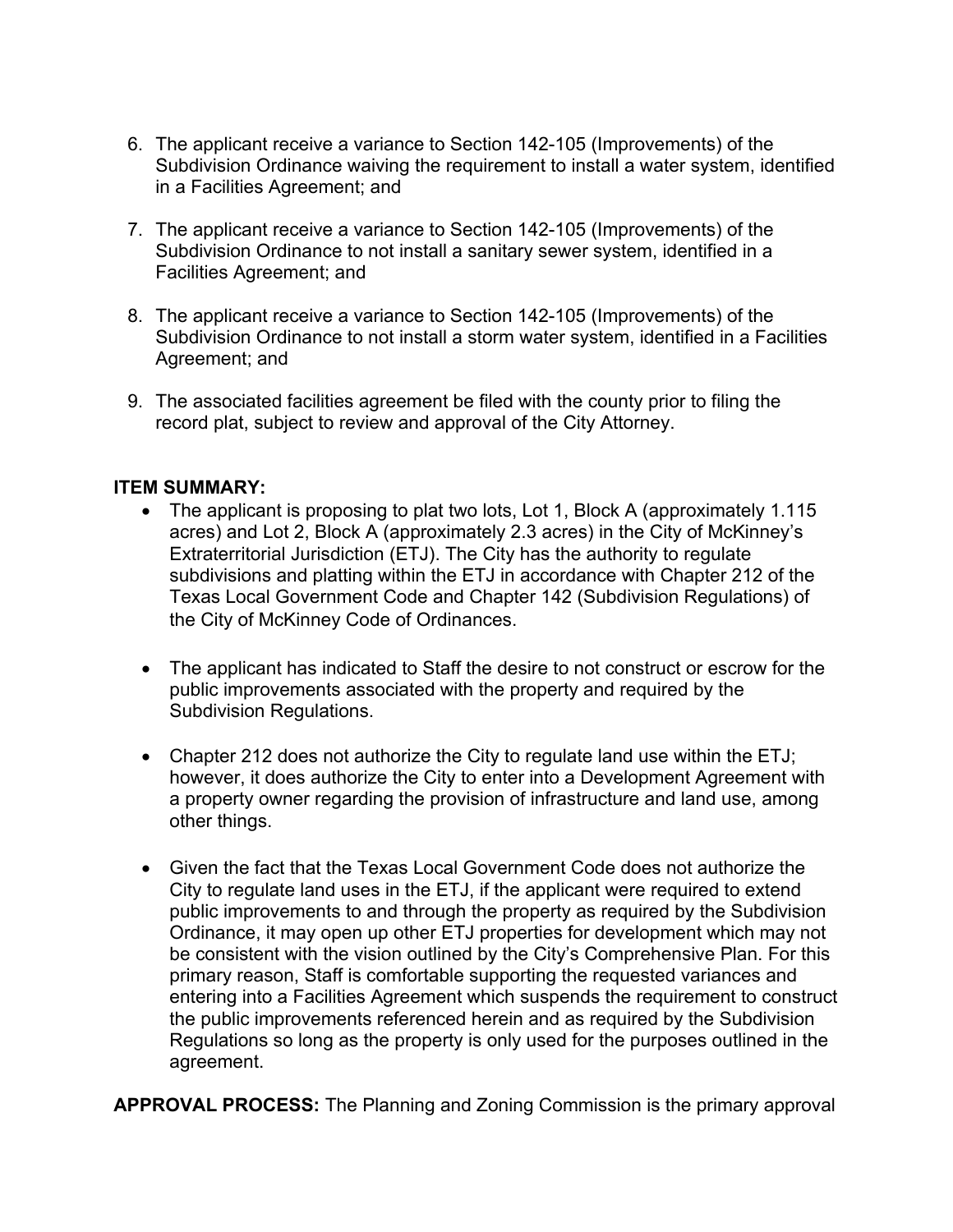authority for proposed preliminary final plats. However, plats that include variance requests are usually and primarily considered by the City Council. In the event that a City Council meeting does not occur within the timelines required pursuant to Texas Local Government Code Chapter 212, the variance request may be considered by the Planning and Zoning Commission. Subsequent to the action taken by the Planning and Zoning Commission or City Council, the applicant has the opportunity to make one resubmittal which addresses any conditions or items identified as a condition of approval or reason for disapproval.

## **PUBLIC IMPROVEMENTS**

- The applicant has indicated to Staff the desire to not construct public improvements associated with the property and required by Chapter 142 of the Code of Ordinances. The variances granted would relieve the applicant from the following:
	- $\circ$  The requirement to construct a minimum twenty-four foot (24') wide concrete curb and gutter pavement section for County Road No. 337 and County Road No. 405 including the associated street lighting, sidewalks, underground drainage systems, and other appurtenances; and
	- o The requirement to construct on-site and, if necessary, off-site storm drainage facilities to capture storm water runoff upon and across the property to the nearest waterway with adequate capacity; and
	- o The requirement to construct a 12-inch diameter water line along County Road No. 337, together with approximately three (3) miles of offsite 12 inch and 24-inch minimum diameter water lines and appurtenances capable of supplying adequate domestic water service and fire flow to and through the property from the nearest City of McKinney water line; and
	- $\circ$  The requirement to construct a 21-inch diameter sanitary sewer line to the property together with approximately two (2) miles of offsite 30-inch minimum diameter sanitary sewer lines and appurtenances capable of providing adequate wastewater service to and through the property from the nearest City of McKinney sewer line.

**OPPOSITION TO OR SUPPORT OF REQUEST:** Staff has received no comments in support of or in opposition to this request.

## **SUPPORTING MATERIALS:**

[Standard Conditions Checklist](View.ashx?M=F&ID=9920444&GUID=B62BA92E-5A13-431D-9317-D8E2A69C332A) [Location Map and Aerial Exhibit](View.ashx?M=F&ID=9920410&GUID=018648F4-9CA5-4F07-BDF5-FE09D3D25C24) [Letter of Intent](View.ashx?M=F&ID=9920412&GUID=D7910A5C-FD93-4E16-BFAF-AD135BF9F5F0)